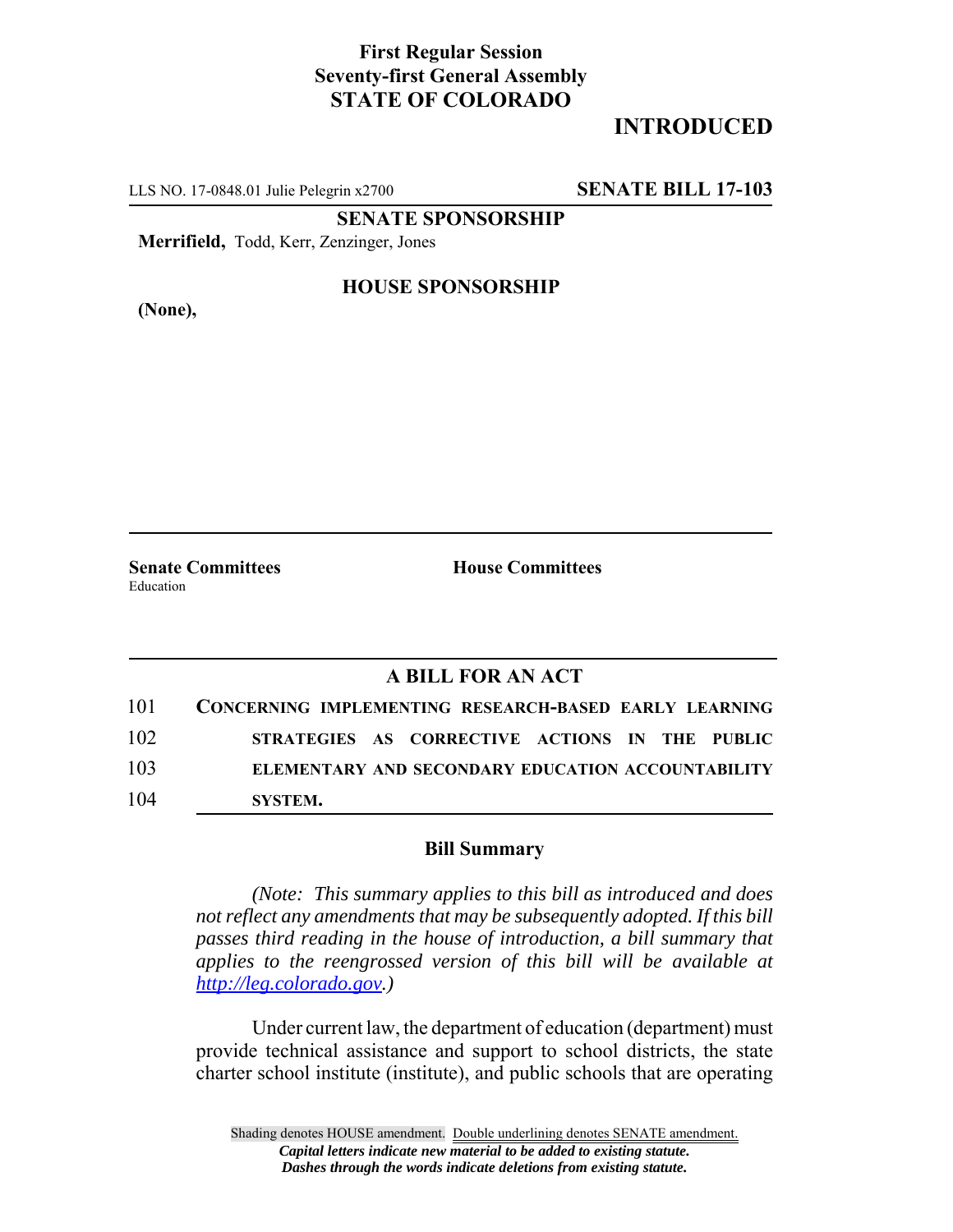under an improvement plan, priority improvement plan, or turnaround plan. The bill specifies that the technical assistance may include consultation concerning strategies that address the quality and availability of early childhood education opportunities.

Each school district and public school must conduct a needs assessment when preparing its performance plan. The bill specifically requires an early childhood learning needs assessment for school districts and public schools that serve children in kindergarten through third grade.

Current law specifies several actions that a public school may take if it is low performing and after it has been low performing for 5 years. The bill expands the list of actions for a public school that services children in kindergarten through third grade to include investing in research-based strategies to address any deficiencies identified in the early childhood learning needs assessment if those deficiencies are a direct cause of the public school's low performance and the public school has not previously implemented the strategies with success.

1 *Be it enacted by the General Assembly of the State of Colorado:*

2 **SECTION 1.** In Colorado Revised Statutes, 22-11-208, **amend**  $3$  (2)(b) as follows:

 **22-11-208. Accreditation - annual review - supports and interventions - rules.** (2) The department shall provide technical assistance and support to school districts that are accredited with improvement plan, accredited with priority improvement plan, or accredited with turnaround plan and to the institute if it is accredited at any of those categories. The department shall base the amount of technical assistance and support provided to a school district or the institute on the school district's or institute's degree of need for assistance and the department's available resources. Technical assistance and support may include, but need not be limited to:

14 (b) Consultative services on best practices for improvement and 15 implementation of intervention strategies, including, where appropriate, 16 RESEARCH-BASED strategies that address THE QUALITY AND AVAILABILITY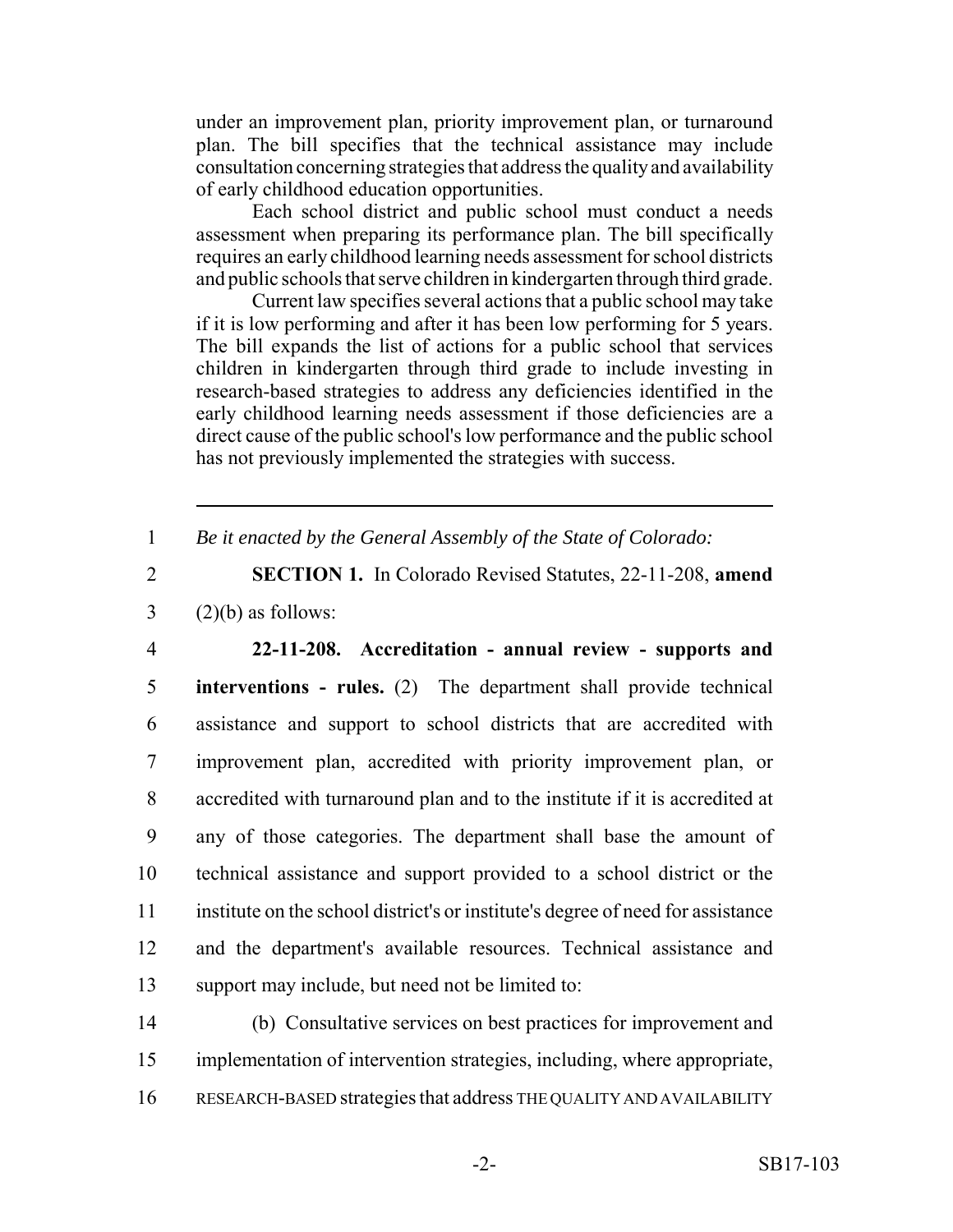OF early childhood education OPPORTUNITIES WITHIN THE SCHOOL DISTRICT and student engagement and re-engagement; and

 **SECTION 2.** In Colorado Revised Statutes, 22-11-210, **amend** (3)(b), (5)(a)(IV), and (5)(a)(V); and **add** (5)(a)(VI) as follows:

 **22-11-210. Public schools - annual review - plans - supports and interventions - rules - repeal.** (3) At the request of a district public school's local school board, or at the institute's request for an institute charter school, the department shall provide technical assistance and support to the public school, local school board, or institute in preparing and implementing the public school's improvement, priority improvement, or turnaround plan. The department shall base the amount of technical assistance and support provided to a public school, the local school board, or the institute on the school's degree of need for assistance and the department's available resources. Technical assistance and support may include, but need not be limited to:

 (b) Consultative services on best practices for improvement and implementation of intervention strategies, including, where appropriate, RESEARCH-BASED strategies that address THE QUALITY AND AVAILABILITY OF early childhood education OPPORTUNITIES FOR STUDENTS WHO RESIDE WITHIN THE NEIGHBORHOOD FOR THE PUBLIC SCHOOL and student engagement and re-engagement; and

 (5) (a) If a public school fails to make adequate progress under its turnaround plan or continues to operate under a priority improvement or turnaround plan for a combined total of five consecutive school years, the commissioner shall assign the state review panel to critically evaluate the public school's performance and determine whether to recommend:

(IV) With regard to a district public school, that the district public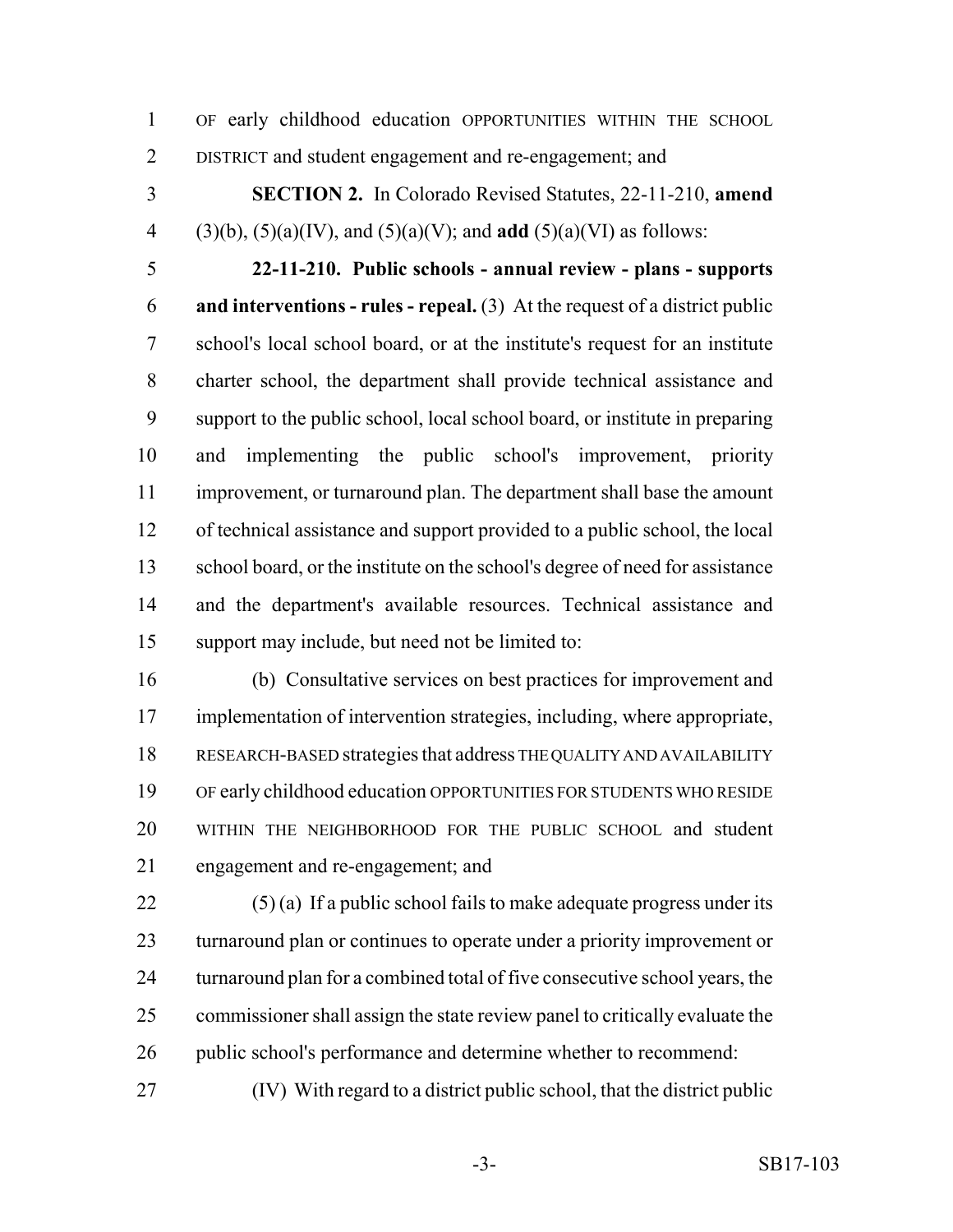school be granted status as an innovation school pursuant to section 2 22-32.5-104; or

 (V) That the public school be closed or, with regard to a district charter school or an institute charter school, that the public school's charter be revoked; OR

 (VI) WITH REGARD TO A PUBLIC SCHOOL THAT SERVES STUDENTS ENROLLED IN KINDERGARTEN OR ANY OF GRADES ONE THROUGH THREE, THAT THE PUBLIC SCHOOL INVEST IN RESEARCH-BASED STRATEGIES FOCUSED ON EARLY LEARNING AND DEVELOPMENT TO ADDRESS ANY DEFICIENCIES IDENTIFIED IN THE EARLY CHILDHOOD LEARNING NEEDS ASSESSMENT COMPLETED FOR THE PUBLIC SCHOOL PURSUANT TO SECTION 22-11-405 OR 22-11-406 IF THE CAUSE OF THE PUBLIC SCHOOL'S FAILURE TO IMPROVE IS DIRECTLY RELATED TO LACK OF SCHOOL READINESS AND ACCESS TO QUALITY EARLY LEARNING OPPORTUNITIES, AS DEMONSTRATED 15 BY STUDENT ACHIEVEMENT DATA FOR THE EARLY ELEMENTARY GRADES, AND THE PUBLIC SCHOOL HAS NOT SUCCESSFULLY IMPLEMENTED THESE 17 STRATEGIES IN THE PRECEDING FIVE SCHOOL YEARS. RESEARCH-BASED EARLY LEARNING AND DEVELOPMENT STRATEGIES INCLUDE INCREASING THE QUALITY AND AVAILABILITY OF EARLY LEARNING AND DEVELOPMENT PROGRAMS FOR STUDENTS WHO RESIDE WITHIN THE NEIGHBORHOOD OF THE PUBLIC SCHOOL, WHERE APPLICABLE, AND INCREASING THE RESOURCES AVAILABLE IN KINDERGARTEN THROUGH THIRD GRADE TO IMPROVE SCHOOL READINESS AND EARLY LEARNING.

 **SECTION 3.** In Colorado Revised Statutes, 22-11-305, **amend** (3) introductory portion and (3)(c); and **add** (4) as follows:

 **22-11-305. Accredited with priority improvement plan - school district or institute - plan contents - adoption.** (3) A district priority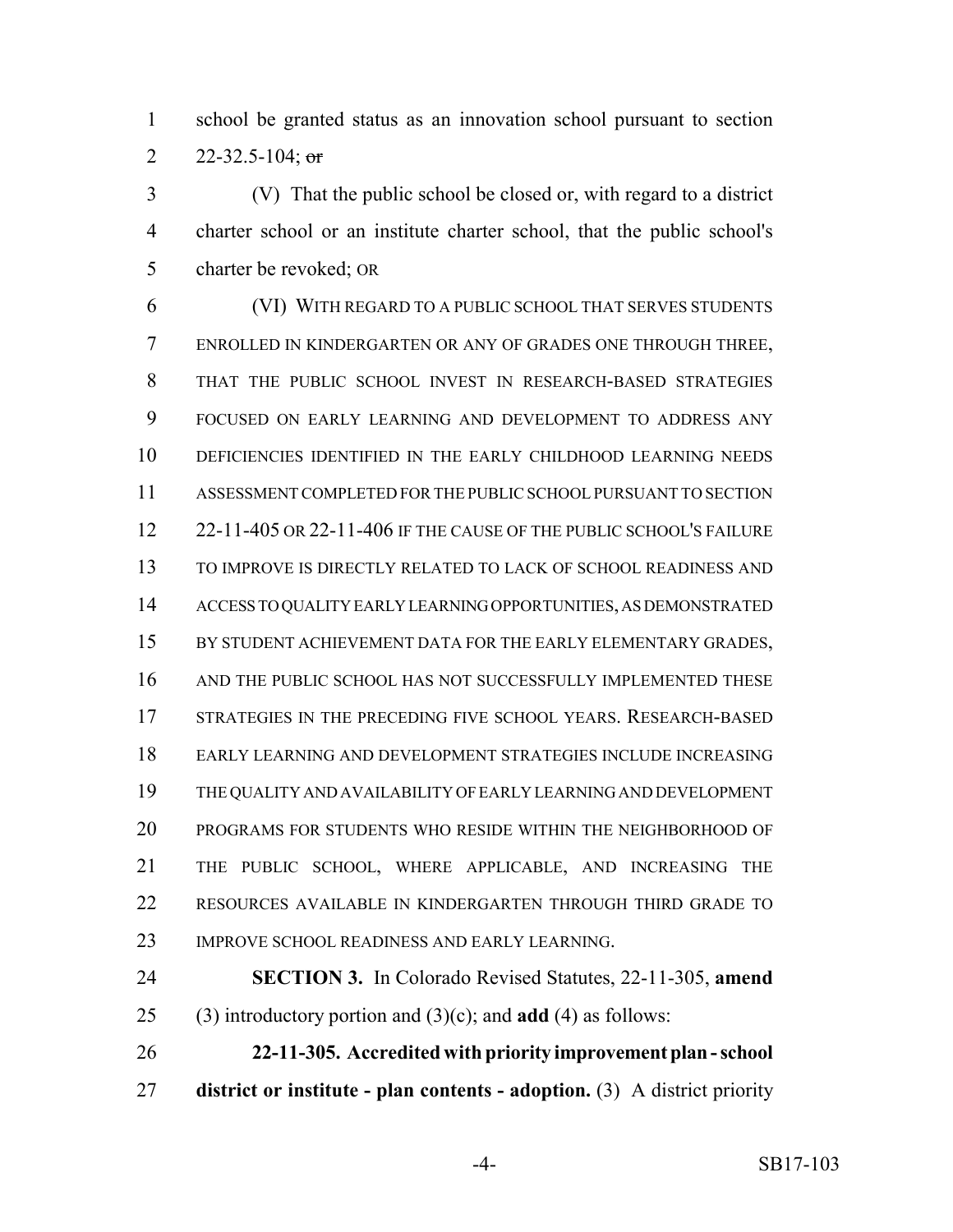1 improvement plan or an institute priority improvement plan shall MUST be designed to ensure that the school district or the institute improves its performance to the extent that, following completion of its next annual accreditation review, the school district or the institute attains a higher accreditation category. At a minimum, a district priority improvement 6 plan or an institute priority improvement plan shall MUST:

 (c) Assess and prioritize the issues and needs of the district or institute and of the district public schools or institute charter schools that must be addressed to raise the levels of attainment on the performance indicators by the district public schools or institute charter schools and to improve school readiness in district public schools or institute charter 12 schools that serve students in preschool and kindergarten. THE NEEDS ASSESSMENT FOR A SCHOOL DISTRICT MUST, AT A MINIMUM, INCLUDE THE EARLY CHILDHOOD LEARNING NEEDS ASSESSMENT DESCRIBED IN 15 SUBSECTION (4) OF THIS SECTION.

 (4) IN ASSESSING THE NEEDS OF A SCHOOL DISTRICT AND OF THE 17 DISTRICT PUBLIC SCHOOLS AS REQUIRED IN SUBSECTION (3)(c) OF THIS SECTION, THE SCHOOL DISTRICT SHALL, AT A MINIMUM, COMPLETE AN EARLY CHILDHOOD LEARNING NEEDS ASSESSMENT THAT DETERMINES THE EXTENT TO WHICH:

 (a) THERE ARE QUALITY EARLY CHILDHOOD PROGRAMS EXISTING 22 WITHIN THE GEOGRAPHIC BOUNDARIES OF THE SCHOOL DISTRICT;

 (b) CHILDREN ARE ENROLLED IN PUBLICLY FUNDED EARLY LEARNING AND DEVELOPMENT PROGRAMS WITHIN THE SCHOOL DISTRICT OR IN PRIVATE EARLY LEARNING AND DEVELOPMENT PROGRAMS THAT PARTICIPATE IN THE SCHOOL READINESS QUALITY IMPROVEMENT PROGRAM 27 CREATED IN SECTION 26-6.5-106;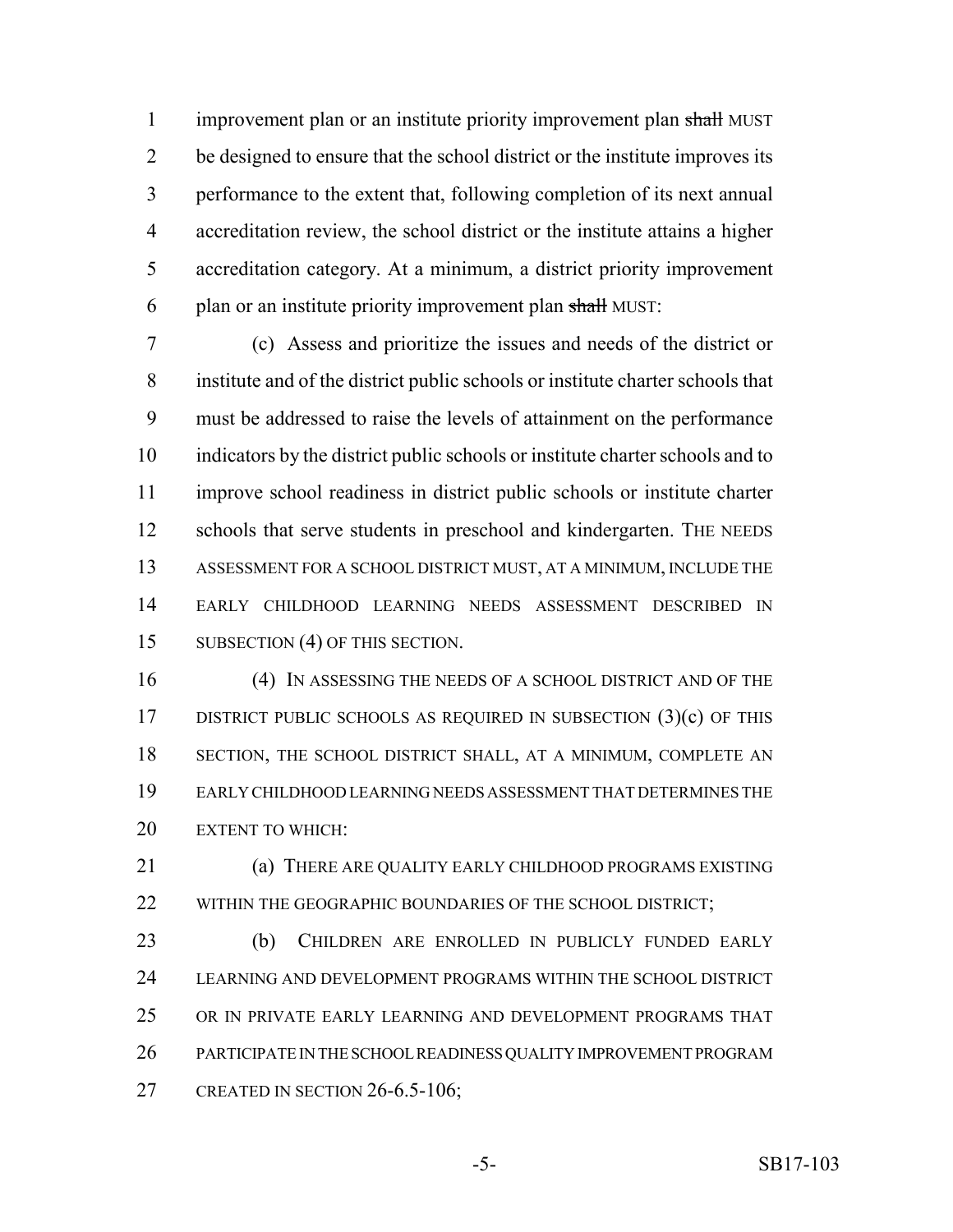(c) THE SCHOOL DISTRICT AND THE DISTRICT PUBLIC SCHOOLS WORK WITH AN EARLY CHILDHOOD COUNCIL ESTABLISHED PURSUANT TO PART 1 OF ARTICLE 60.5 OF TITLE 26 OR EARLY CHILDHOOD COMMUNITY AGENCIES EXISTING WITHIN THE SCHOOL DISTRICT;

 (d) THE SCHOOL DISTRICT AND THE DISTRICT PUBLIC SCHOOLS COLLABORATE WITH EARLY CHILDHOOD PROVIDERS AND PROGRAMS REGARDING STUDENTS' TRANSITION FROM PRESCHOOL TO KINDERGARTEN;

 (e) TEACHERS EMPLOYED BY THE SCHOOL DISTRICT OR THE DISTRICT PUBLIC SCHOOLS TO TEACH KINDERGARTEN OR ONE OF GRADES 10 ONE THROUGH THREE HAVE EARLY CHILDHOOD TEACHING CREDENTIALS;

 (f) JOINT PROFESSIONAL DEVELOPMENT OPPORTUNITIES ARE AVAILABLE WITHIN THE SCHOOL DISTRICT FOR EARLY CHILDHOOD PROVIDERS, TEACHERS, AND PRINCIPALS;

 (g) THE SCHOOL DISTRICT AND THE DISTRICT PUBLIC SCHOOLS HAVE A CURRENT PARENT ENGAGEMENT PLAN AND PROVIDE AMPLE OPPORTUNITIES FOR PARENT AND FAMILY ENGAGEMENT IN PRESCHOOL THROUGH THIRD GRADE; AND

 (h) OTHER EARLY CHILDHOOD RESOURCES, SUCH AS HOME VISITATION, EARLY INTERVENTION SERVICES, LIBRARY PROGRAMS FOR YOUNG CHILDREN, AND FAMILY RESOURCE CENTERS, ARE AVAILABLE TO FAMILIES WHO RESIDE WITHIN THE SCHOOL DISTRICT.

 **SECTION 4.** In Colorado Revised Statutes, 22-11-306, **amend** 23 (3) introductory portion and  $(3)(c)$  as follows:

 **22-11-306. Accredited with turnaround plan - school district or institute - plan content - adoption.** (3) A district turnaround plan or 26 an institute turnaround plan shall MUST be designed to ensure that the school district or the institute improves its performance to the extent that,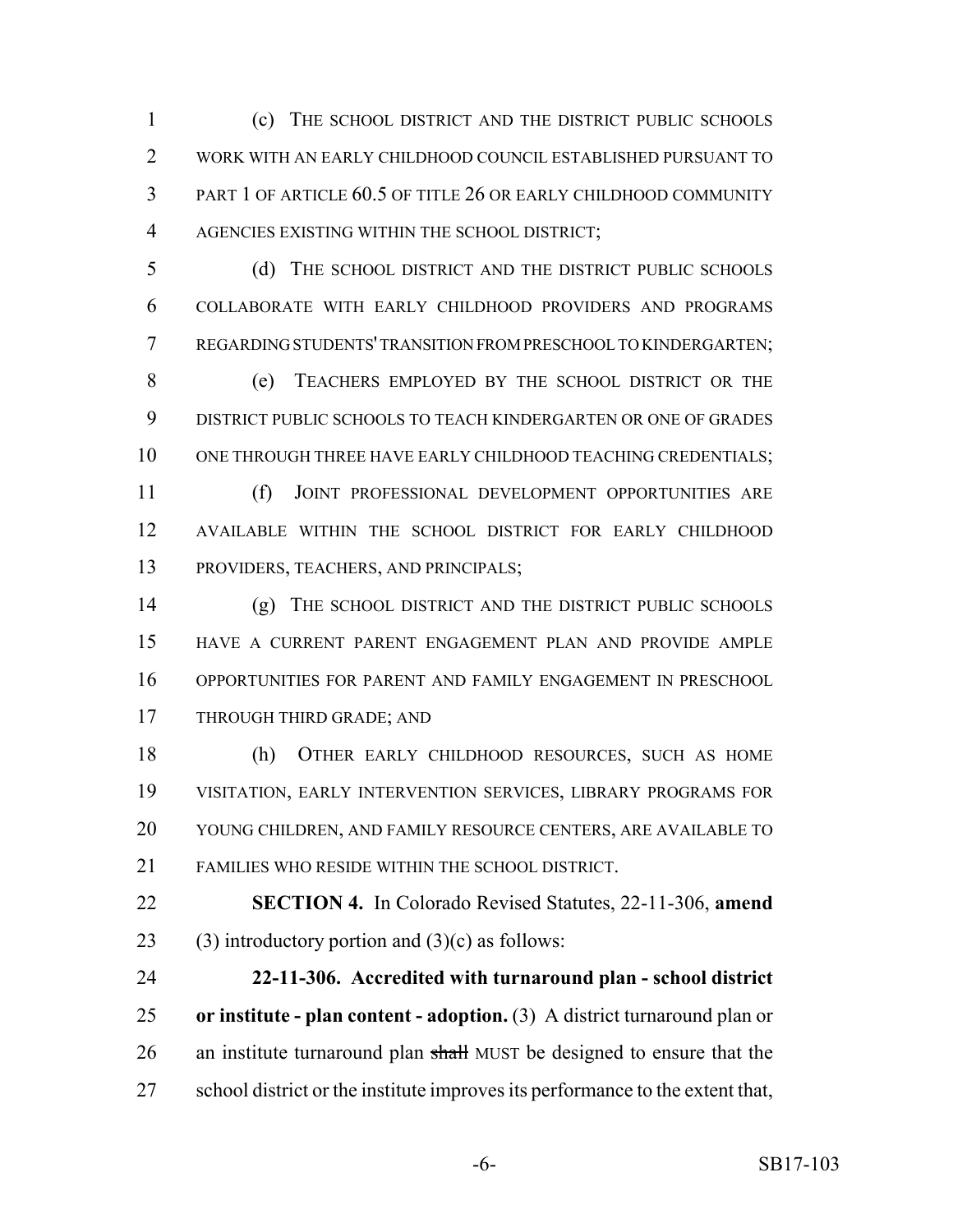following completion of its next annual accreditation review, the school district or the institute attains a higher accreditation category. At a 3 minimum, a district turnaround plan or an institute turnaround plan shall MUST:

 (c) Assess and prioritize the issues and needs of the district or institute and of the district public schools or institute charter schools that must be addressed to raise the levels of attainment on the performance indicators by the district public schools or institute charter schools and to improve school readiness in district public schools or institute charter schools that serve students in preschool and kindergarten. THE NEEDS ASSESSMENT FOR A SCHOOL DISTRICT MUST, AT A MINIMUM, INCLUDE THE EARLY CHILDHOOD LEARNING NEEDS ASSESSMENT DESCRIBED IN SECTION 22-11-305 (4).

 **SECTION 5.** In Colorado Revised Statutes, 22-11-405, **amend** (4)(c); and **add** (4.5) as follows:

 **22-11-405. School priority improvement plan - contents.** (4) A school priority improvement plan must be designed to ensure that the public school improves its performance to the extent that, following completion of the public school's next annual performance review, the public school attains a higher accreditation category. At a minimum, a school priority improvement plan must:

 (c) Assess and prioritize the issues and needs at the public school that must be addressed to raise the levels of attainment on the performance indicators by the public school and to improve school readiness, if the public school serves students in preschool or kindergarten. THE NEEDS ASSESSMENT FOR A PUBLIC SCHOOL THAT ENROLLS STUDENTS IN KINDERGARTEN OR ANY OF GRADES ONE THROUGH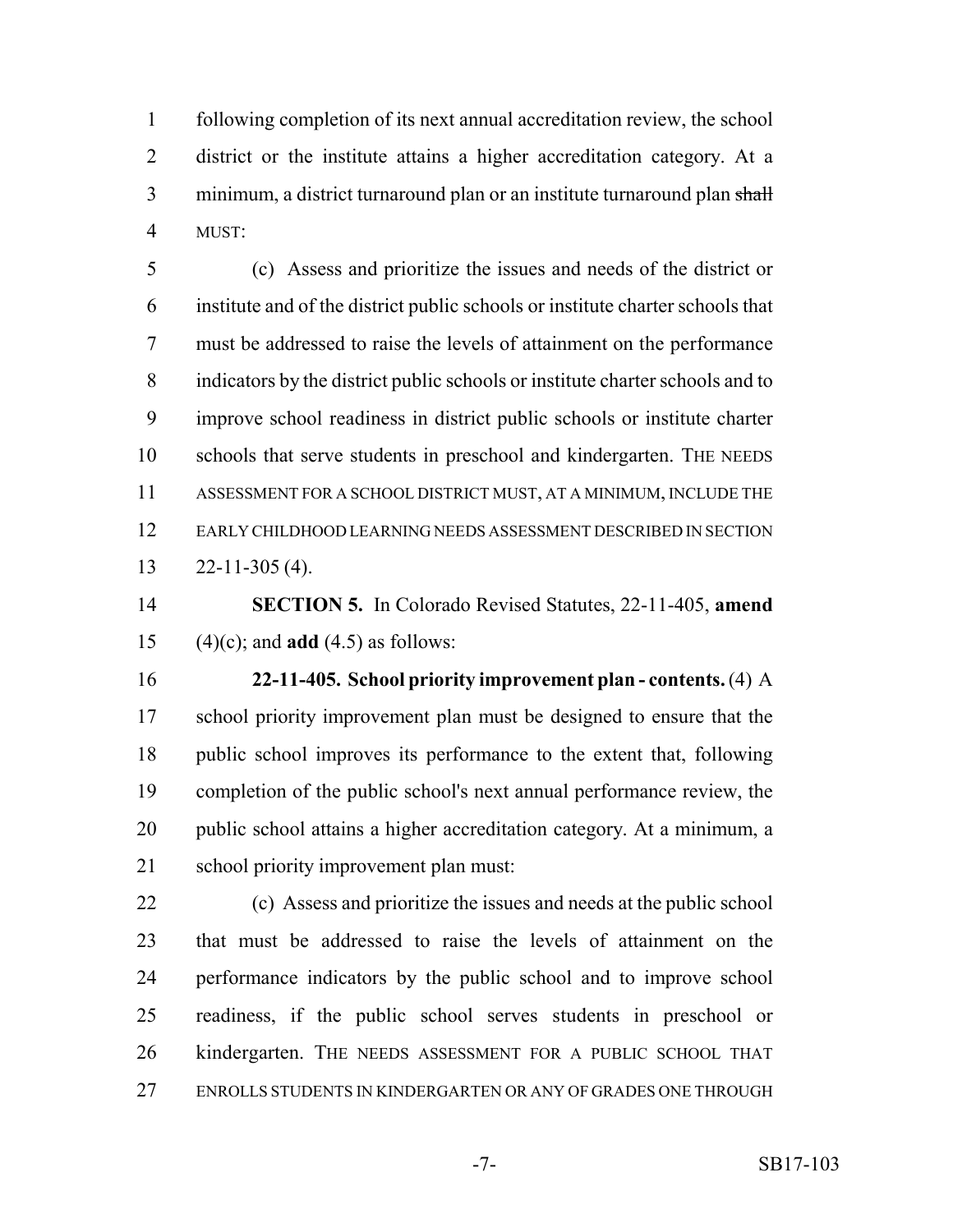THREE MUST, AT A MINIMUM, INCLUDE THE EARLY CHILDHOOD LEARNING NEEDS ASSESSMENT DESCRIBED IN SUBSECTION (4.5) OF THIS SECTION.

 (4.5) IN ASSESSING THE NEEDS OF A PUBLIC SCHOOL THAT ENROLLS STUDENTS IN KINDERGARTEN OR ANY OF GRADES ONE THROUGH THREE, AS REQUIRED IN SUBSECTION (4)(c) OF THIS SECTION, THE PUBLIC SCHOOL SHALL, AT A MINIMUM, COMPLETE AN EARLY CHILDHOOD LEARNING NEEDS ASSESSMENT THAT DETERMINES THE EXTENT TO WHICH:

8 (a) THERE ARE QUALITY EARLY CHILDHOOD PROGRAMS EXISTING WITHIN THE NEIGHBORHOOD OF THE PUBLIC SCHOOL; EXCEPT THAT A PUBLIC SCHOOL MUST INCLUDE THIS INFORMATION IN THE EARLY CHILDHOOD LEARNING NEEDS ASSESSMENT ONLY IF THE INFORMATION IS 12 READILY AVAILABLE TO THE PUBLIC SCHOOL;

 (b) CHILDREN ARE ENROLLED IN PUBLICLY FUNDED EARLY LEARNING AND DEVELOPMENT PROGRAMS WITHIN THE NEIGHBORHOOD OF THE PUBLIC SCHOOL OR IN PRIVATE EARLY LEARNING AND DEVELOPMENT PROGRAMS THAT PARTICIPATE IN THE SCHOOL READINESS QUALITY IMPROVEMENT PROGRAM CREATED IN SECTION 26-6.5-106 AND ARE LOCATED WITHIN THE NEIGHBORHOOD OF THE PUBLIC SCHOOL; EXCEPT THAT A PUBLIC SCHOOL MUST INCLUDE THIS INFORMATION IN THE EARLY CHILDHOOD LEARNING NEEDS ASSESSMENT ONLY IF THE INFORMATION IS 21 READILY AVAILABLE TO THE PUBLIC SCHOOL;

**(c)** THE PUBLIC SCHOOL WORKS WITH AN EARLY CHILDHOOD 23 COUNCIL ESTABLISHED PURSUANT TO PART 1 OF ARTICLE 60.5 OF TITLE 26 OR EARLY CHILDHOOD COMMUNITY AGENCIES EXISTING WITHIN THE NEIGHBORHOOD OF THE PUBLIC SCHOOL;

26 (d) THE PUBLIC SCHOOL COLLABORATES WITH EARLY CHILDHOOD PROVIDERS AND PROGRAMS REGARDING STUDENTS' TRANSITION FROM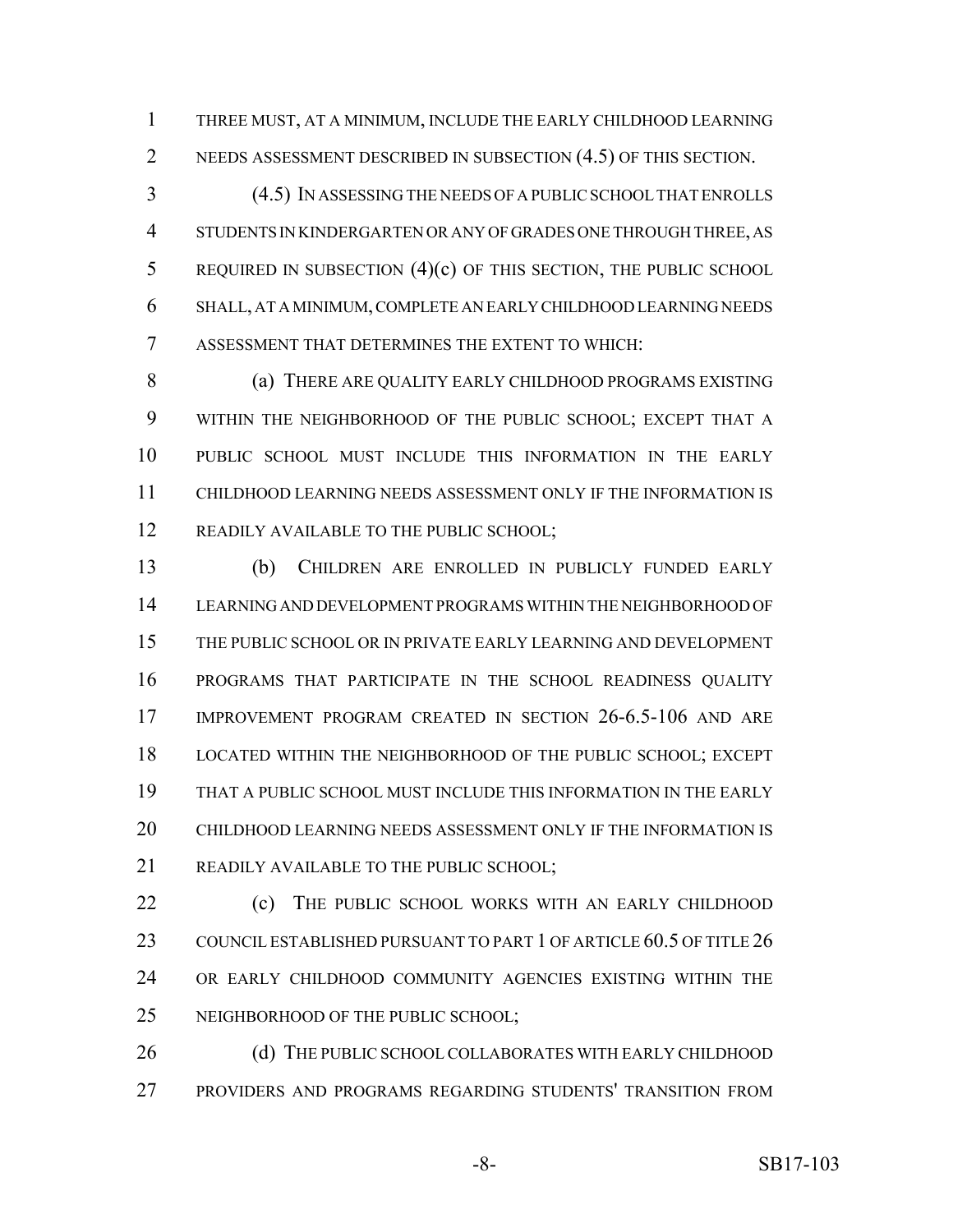PRESCHOOL TO KINDERGARTEN;

 (e) TEACHERS EMPLOYED AT OR BY THE PUBLIC SCHOOL TO TEACH KINDERGARTEN OR ONE OF GRADES ONE THROUGH THREE HAVE EARLY CHILDHOOD TEACHING CREDENTIALS;

 (f) JOINT PROFESSIONAL DEVELOPMENT OPPORTUNITIES ARE AVAILABLE THROUGH THE PUBLIC SCHOOL FOR EARLY CHILDHOOD PROVIDERS, TEACHERS, AND PRINCIPALS;

 (g) THE PUBLIC SCHOOL HAS A CURRENT PARENT ENGAGEMENT PLAN AND PROVIDES AMPLE OPPORTUNITIES FOR PARENT AND FAMILY ENGAGEMENT IN PRESCHOOL THROUGH THIRD GRADE; AND

 (h) OTHER EARLY CHILDHOOD RESOURCES, SUCH AS HOME VISITATION, EARLY INTERVENTION SERVICES, LIBRARY PROGRAMS FOR YOUNG CHILDREN, AND FAMILY RESOURCE CENTERS, ARE AVAILABLE TO FAMILIES WHO RESIDE IN THE NEIGHBORHOOD OF THE PUBLIC SCHOOL.

 **SECTION 6.** In Colorado Revised Statutes, 22-11-406, **amend** (3)(c), (3)(d) introductory portion, and (3)(d)(VI); and **add** (3)(d)(VI.5) as follows:

 **22-11-406. School turnaround plan - contents.** (3) A school turnaround plan must be designed to ensure that the public school improves its performance to the extent that, following completion of the public school's next annual performance review, the public school attains a higher accreditation category. At a minimum, a school turnaround plan must:

 (c) Assess and prioritize the issues and needs at the public school that must be addressed to raise the levels of attainment on the performance indicators by the public school and to improve school readiness, if the public school serves students in preschool or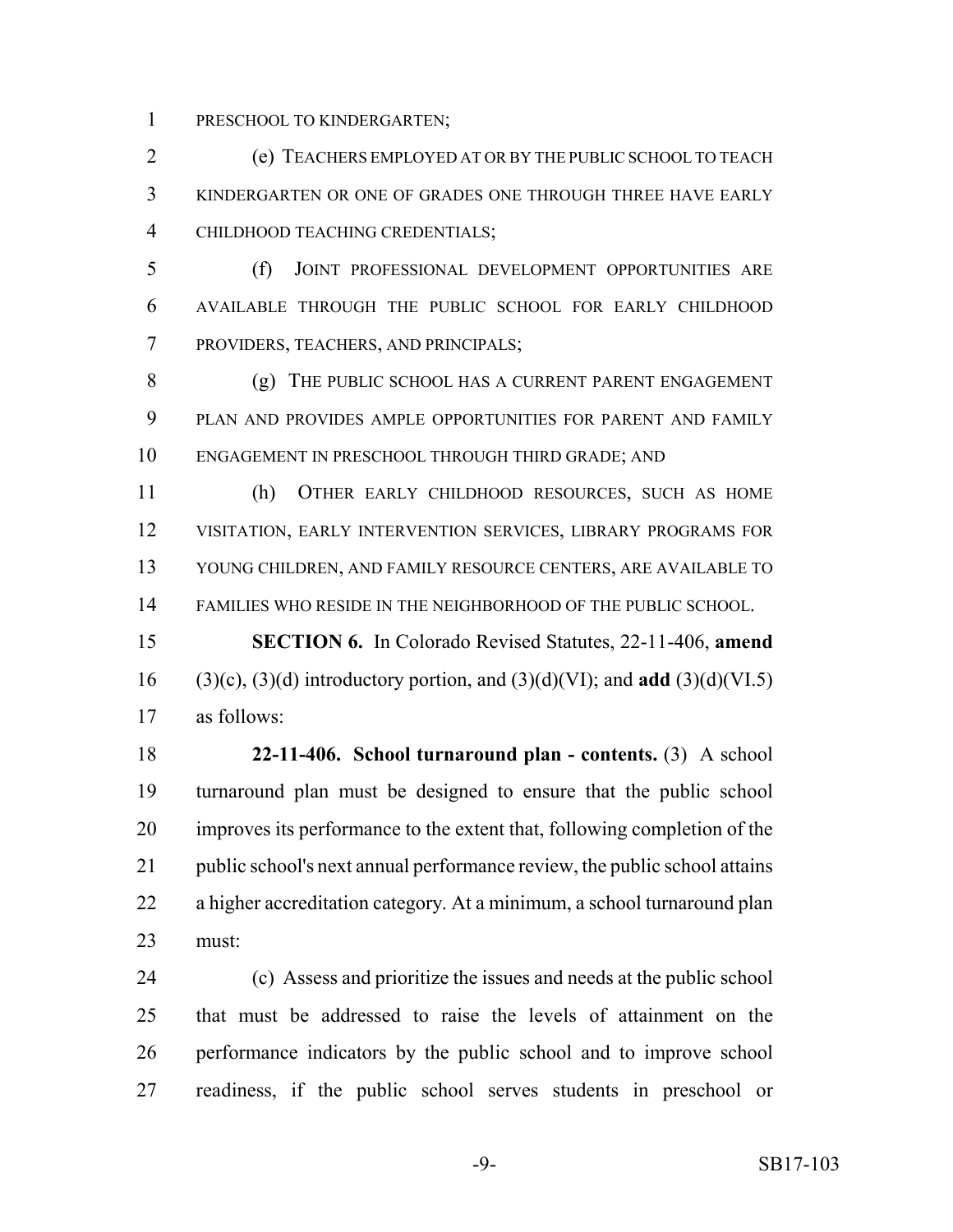kindergarten. THE NEEDS ASSESSMENT FOR A PUBLIC SCHOOL THAT ENROLLS STUDENTS IN KINDERGARTEN OR ANY OF GRADES ONE THROUGH THREE MUST, AT A MINIMUM, INCLUDE THE EARLY CHILDHOOD LEARNING 4 NEEDS ASSESSMENT DESCRIBED IN SECTION 22-11-405 (4.5).

 (d) Identify specific, research-based strategies that are appropriate in scope, intensity, and type to address the needs and issues identified 7 pursuant to paragraph (c) of this subsection  $(3)$  SUBSECTION  $(3)(c)$  OF THIS SECTION, which strategies shall, at a minimum, include one or more of the following:

 (VI) For a district charter school or an institute charter school, renegotiating and significantly restructuring the charter school's charter 12 contract; and

13 (VI.5) FOR A PUBLIC SCHOOL THAT SERVES STUDENTS ENROLLED 14 IN KINDERGARTEN OR ANY OF GRADES ONE THROUGH THREE, THAT THE PUBLIC SCHOOL INVEST IN RESEARCH-BASED STRATEGIES FOCUSED ON EARLY LEARNING AND DEVELOPMENT TO ADDRESS ANY DEFICIENCIES 17 IDENTIFIED IN THE EARLY CHILDHOOD LEARNING NEEDS ASSESSMENT COMPLETED FOR THE PUBLIC SCHOOL PURSUANT TO SUBSECTION (3)(c) OF THIS SECTION IF THE CAUSE OF THE PUBLIC SCHOOL'S LOW PERFORMANCE IS DIRECTLY RELATED TO LACK OF SCHOOL READINESS AND ACCESS TO QUALITY EARLY LEARNING OPPORTUNITIES, AS DEMONSTRATED BY STUDENT ACHIEVEMENT DATA FOR THE EARLY ELEMENTARY GRADES, AND THE PUBLIC SCHOOL HAS NOT SUCCESSFULLY IMPLEMENTED THESE 24 STRATEGIES IN THE PRECEDING SCHOOL YEARS. RESEARCH-BASED EARLY LEARNING AND DEVELOPMENT STRATEGIES INCLUDE INCREASING THE QUALITY AND AVAILABILITY OF EARLY LEARNING AND DEVELOPMENT PROGRAMS FOR STUDENTS WHO RESIDE WITHIN THE NEIGHBORHOOD OF